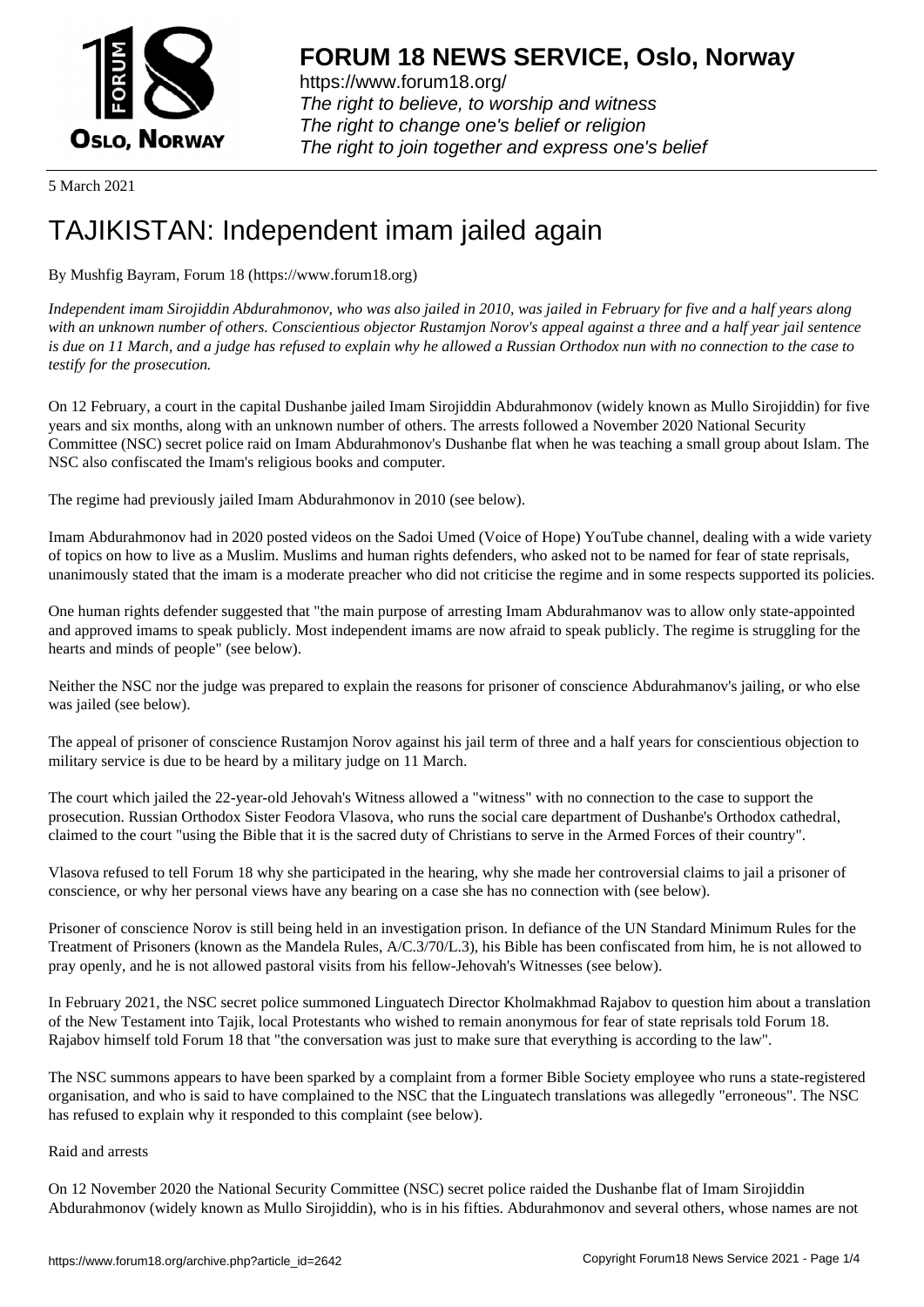2020. The NSC also confiscated the Imam's religious books and computer.

"The regime is struggling for the hearts and minds of people"

Imam Abdurahmonov had in 2020 posted videos on the Sadoi Umed (Voice of Hope) YouTube channel, dealing with a wide variety of topics on how to live as a Muslim. Muslims and human rights defenders, who asked not to be named for fear of state reprisals, unanimously stated that the imam is a moderate preacher who did not criticise the regime and in some respects supported its policies.

However, one told Forum 18 that "his arrest may be because he publicly criticised some state-controlled imams (https://www.forum18.org/archive.php?article\_id=2625) and their interpretation of Islam". Another suggested that "the regime did not like the fact that he was again becoming popular and influential through his sermons and discussions on YouTube. So they wanted to stop this."

Another human rights defender suggested that "the main purpose of arresting Imam Abdurahmanov was to allow only state-appointed and approved imams to speak publicly. Most independent imams are now afraid to speak publicly. The regime is struggling for the hearts and minds of people."

The regime severely restricts everyone's freedom of religion and belief, along with interlinked freedoms of expression, association and assembly (https://www.forum18.org/archive.php?article\_id=2625), and imposes total state control on the limited public expressions of Islam it allows.

## Jailed for five years, 6 months

On 12 February 2021, the capital Dushanbe's Ismoili Somoni District Court jailed Imam Abdurahmonov for five years and six months, under Criminal Code Article 307-3, Part 2 ("Participation in the activity of political parties, social or religious organisations, or other organisations, liquidated or banned by a court for extremist activity"). It was claimed in court that Mullo Sirojiddin allegedly organised the activity of the banned Salafi Muslim school of thought.

Judge Sarfaroz Kabirzoda, Deputy Chair of the Court, on 4 March refused to comment on the case to Forum 18. He also refused to state who else had been arrested or what punishments they were given. "I am not authorised to tell you that," he insisted, before claiming that all questions must go to the Supreme Court.

Prisoner of conscience Abdurahmonov is not known to have appealed against his jailing.

"He was arrested before"

The NSC secret police department dealing with repressing freedom of religion and belief refused on 4 March to explain why it had arrested prisoner of conscience Abdurahmonov and others in November 2020. One official who refused to give his name evaded the precise question, commenting that "he was arrested before for religious extremism, and then pardoned".

The official then claimed that all questions must be sent in writing to the Foreign Ministry.

2010 jailing as "his way of praying was different .. this was dangerous and divisive"

On 25 January 2010 Imam Abdurahmonov (Mullo Sirojiddin) was jailed for seven years (https://www.forum18.org/archive.php?article\_id=1446), along with six other Muslims, under Criminal Code Article 189, Part 2 ("Inciting national, racial, local or religious hatred or dissension, humiliation of national dignity, as well as propaganda of the superiority of citizens based on their religion, national, racial, or local origin, if committed in public or using the mass media").

Prisoner of conscience Mullo Sirojiddin was identified as a leader of Salafi Muslims, a school of Islamic thought which the Supreme Court banned in January 2009 (https://www.forum18.org/archive.php?article  $id=2625$ ) – even though an official admitted to Forum 18 that adherents of this school of thought have committed no crimes.

After the banning ruling, Court Deputy Chair Makhmudjon Ashurov refused to state how the regime would identify a person as a Salafi. The State Committee for Religious Affairs and Regulation of Traditions, Ceremonies and Rituals' then-Deputy Head Mavlon Mukhtarov claimed to Forum 18 that Salafis are "extremist" because they "attend Tajik Sunni mosques and pray differently, and they also argue with Mosque attendees about the teachings of Islam".

Relatives of Mullo Sirojiddin told Forum 18 in May 2010 that "The Court concluded that his way of praying was different from the one usually accepted (https://www.forum18.org/archive.php?article\_id=1446) in Tajikistan." The Court jailed him as "this was dangerous and divisive among the population of Tajikistan." Relatives noted that nowhere in the law is praying in a different way prohibited.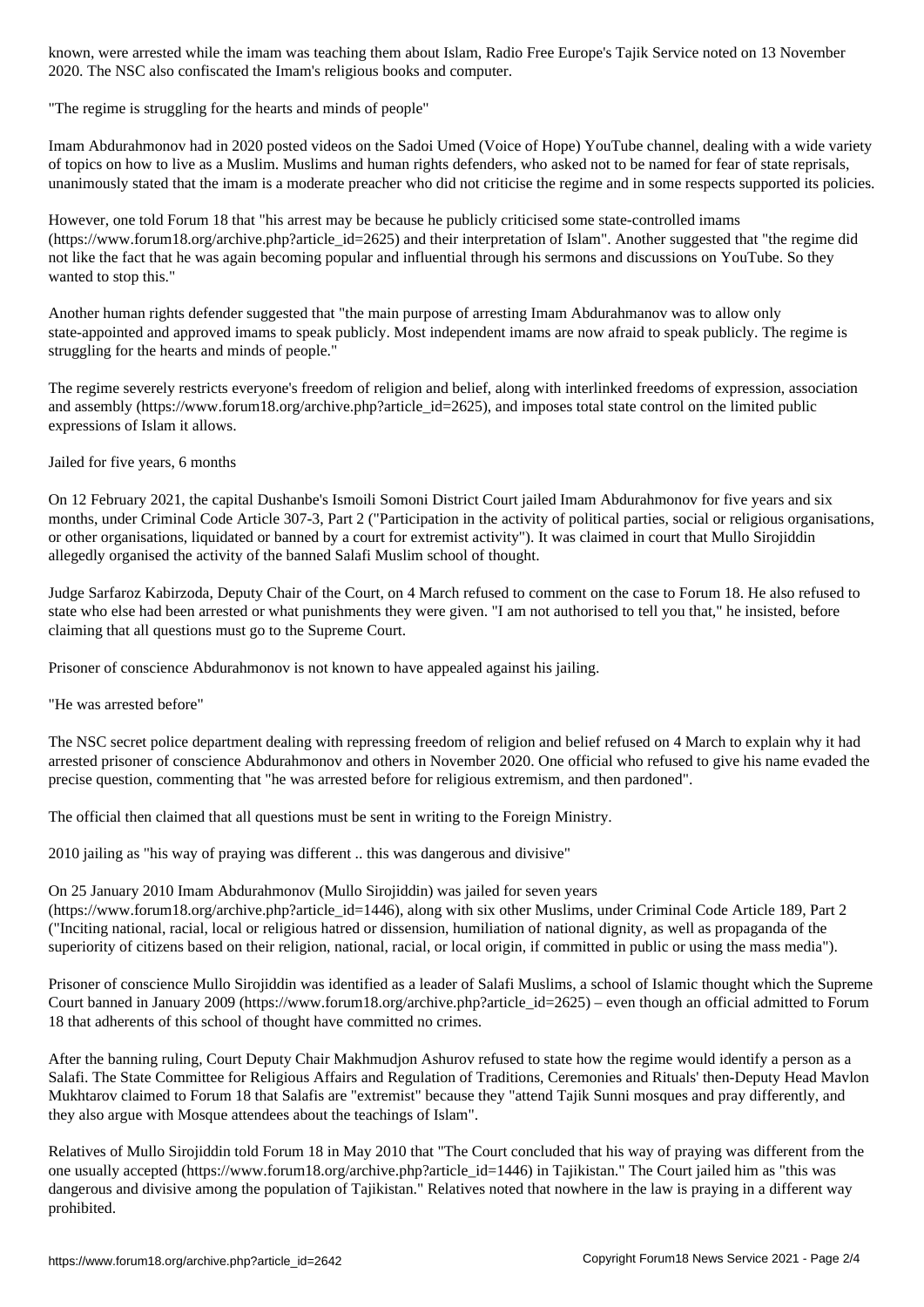In June 2013, Imam Abdurahmonov was released from prison under amnesty.

"Witness" in conscientious objector case with no connection to case

On 7 January 2021 Khujand Military Court jailed conscientious objector Rustamjon Batyrovich Norov (born 27 October 1998) for three and a half years (https://www.forum18.org/archive.php?article id=2629), the longest known sentence for this "crime". The court claimed he had falsified his medical history to evade compulsory military service, charges he denies. While held in a military unit in October 2020, he was threatened with torture if he did not put on a military uniform.

Fariza Norova, prisoner of conscience Norov's mother, told Forum 18 on 9 January that in the first hearing the court ignored testimony that Norov refused to serve in the military because of his religious beliefs, but would be willing do an alternative civilian service in a hospital or other non-military institution.

However, the court allowed a "witness" with no connection to the case to support the prosecution. Russian Orthodox Sister Feodora Vlasova, who runs the social care department of the Orthodox cathedral, claimed to the court "using the Bible that it is the sacred duty of Christians to serve in the Armed Forces of their country".

Norova told Forum 18 that "we do not understand why the Court invited a member of the Orthodox Church, which has nothing to do with Jehovah's Witnesses. We also do not understand why she agreed to participate and speak against our son." His parents told Forum 18 that Rustamjon "is a peaceful person who wants to live according to the norms of love, kindness, and peace".

Sister Feodora is also responsible for the public relations of the Russian Orthodox Church in Dushanbe. On 11 January she refused to tell Forum 18 why she participated in the hearing, why she made her controversial claims to jail a prisoner of conscience, or why her personal views have any bearing on a case she has no connection with.

Judge Bakhtiyor Bobojonzoda of Khujand Military Court, who jailed Norov

(https://www.forum18.org/archive.php?article\_id=2629), refused to answer when asked why he jailed him, and why he allowed a "witness" with no connection to the case from another religious community to testify for the prosecution. "You need to wait for the decision of the Supreme Court," he told Forum 18 on 4 March before refusing to speak further.

Military judge to hear conscientious objector's appeal

On 15 January, prisoner of conscience Norov filed two appeals: a cassation appeal against his jailing under the Criminal Code  $(\text{https://www.forum18.org/archive.php?article id=2629})$ ; and a new appeal in a civil case against the decision of the conscription commission to conscript him (https://www.forum18.org/archive.php?article\_id=2615).

On 4 March, Judge Abdukahhor Tagozoda of the Military Chamber of the Supreme Court rejected the civil appeal against his original enforced conscription, Jehovah's Witnesses told Forum 18. (Civil appeals concerning conscientious objection are heard by the Military Chamber.) The rejection of the civil appeal is final. The Judge did not answer his phone when Forum 18 called that day or on 5 March.

On 11 January 2018, Judge Tagozoda without a hearing rejected an appeal by prisoner of conscience Daniil Islamov (https://www.forum18.org/archive.php?article\_id=2357) against a six-month jail term for refusing compulsory military service. In October 2017 the United Nations (UN) Working Group on Arbitrary Detention stated that Islamov should be released "immediately" as well as compensated for his jailing against the International Covenant on Civil and Political Rights.

Prisoner of conscience Norov's appeal against his 7 January conviction is due to be heard by the Military Chamber of the Supreme Court on 11 March.

Prisoner of conscience Norov is still being held in an investigation prison. In defiance of the UN Standard Minimum Rules for the Treatment of Prisoners (known as the Mandela Rules, A/C.3/70/L.3

(https://www.unodc.org/documents/justice-and-prison-reform/GA-RESOLUTION/E\_ebook.pdf)), officials have confiscated his Bible from him, banned him from praying openly, and banned him from receiving pastoral visits from his fellow-Jehovah's Witnesses.

Norov's address is:

Ya/T 9/2 Investigation Prison

Khujand

Sugd Region